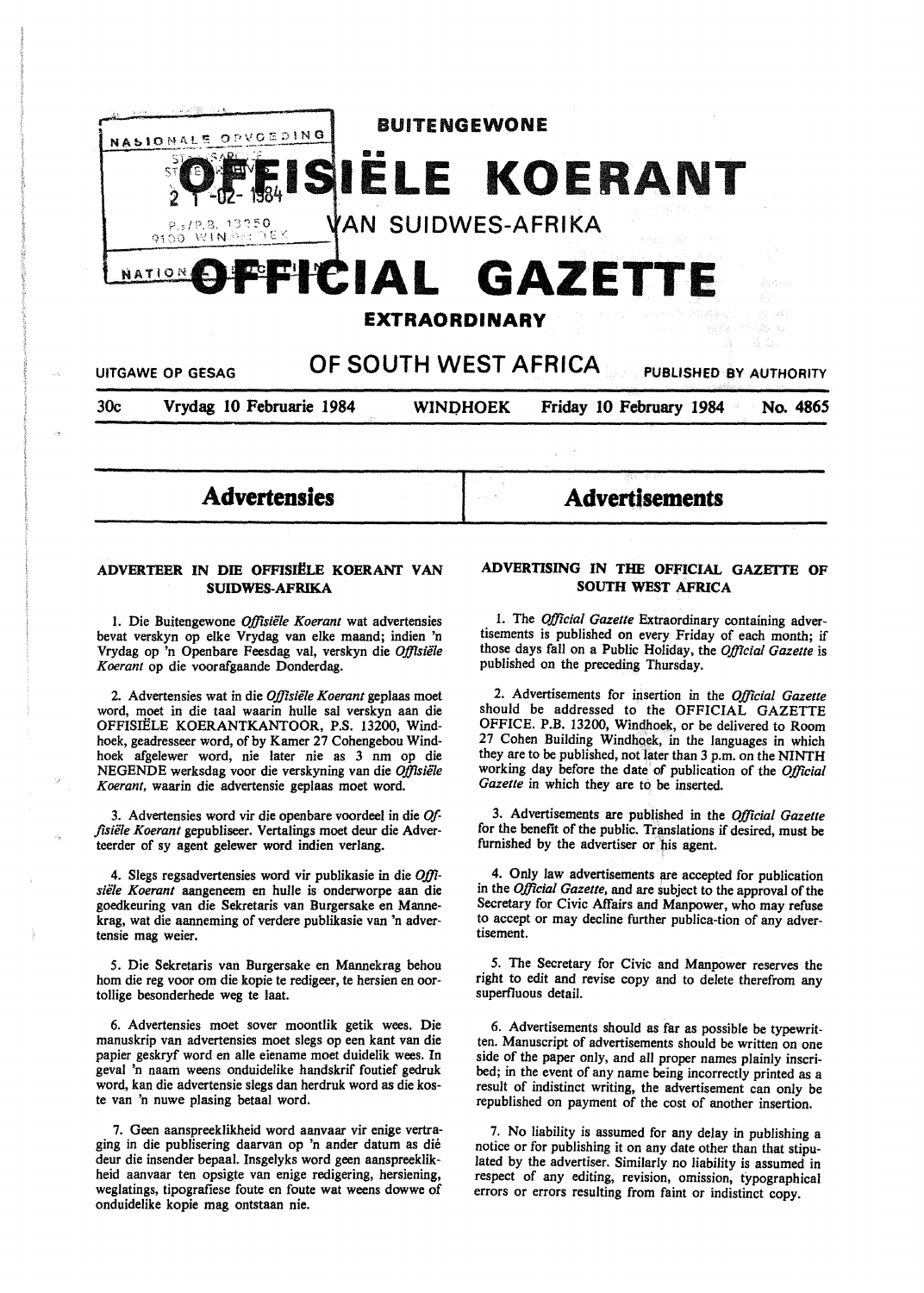8. Die insender word aanspreeklik gehou vir enige skadevergoeding en koste wat voortvloei uit enige aksie wat weens die publisering, hetsy met of sonder enige weglating, foute, onduidelikhede of in watter vorm ookal, van 'n kennisgewing teen die Administrateur-generaal ingestel word.

9. Die jaarlikse intekengeld op die *Offisiele Koerant* is R12,50 posvry in hierdie Gebied en die Republiek van Suid-Afrika, verkrygbaar by die here Swapers Beperk, Posbus 56, Windhoek. Oorsese intekenaars moet posgeld vooruitbetaal. Enke! eksemplare van die *Offisiiile Koerant* is verkrygbaar van die here Swapers Beperk, Posbus 56, Windhoek, teen 30c per eksemplaar. Eksemplare word vir slegs twee jaar in voorraad gehou.

10. Die koste vir die plasing van kennisgewings is soos volg en is betaalbaar by wyse van tjeks, wissels, pos- of geldorders:

### LYS VAN VÄSTE TARIEWE

8. The advertiser will be held liable for all compensation and costs arising from any action which may be instituted against the Administrator-General as a result of the publication of a notice with or without any omission, errors, lack of clarity or in any form whatsoever.

9. The subscription for the *Official Gazette* is R12,50 per annum, post free in this Territory and the Republic of South Africa, obtainable from Messrs. Swapers Limited, P.O. Box 56, Windhoek. Postage must be prepaid by overseas subscribers. Single copies of the *Official Gazette* may be obtained from Swapers Limited, P.O. Box 56, Windhoek, at the price of 30c per copy. Copies are kept in stock for only two years.

10. The charge for the insertion of notices is as follows and is payable in the form of cheques, bills, postal or money orders:

### LIST OF FIXED TARIFF RATES

| Gestandaardiseerde kennisgewings                      | Tarief per   | Standardised notices                                 | Rate per           |
|-------------------------------------------------------|--------------|------------------------------------------------------|--------------------|
| おおしん はんすいしん                                           | plasing<br>R | 分解的 に換算して                                            | insertion<br>R     |
|                                                       |              | and the company of the state of                      |                    |
|                                                       | R3,25        |                                                      | R <sub>3</sub> ,25 |
| Aktes: Verlore dokumente                              | 6,00         |                                                      | 6,00               |
|                                                       | 5,00         |                                                      | 5,00               |
| Boedelwettekennisgewings: Vorms J. 187, 193,          |              | Administration of Estates Acts notices: Forms J.     |                    |
|                                                       | 2,00         | 187, 193, 197, 295, 297, 517 and 519                 | 2,00               |
| Derdeparty assuransie eise om skadevergoeding         | 2,50         | Third party insurance claims for compensation        | 2,50               |
| Insolvensiewet en maatskappywettekennisge-            |              | Insolvency Act and Company Acts notices: J. 28,      |                    |
| wings: J. 28, J. 29, Vorms 1 tot 9                    | 4,00         |                                                      | 4,00               |
|                                                       |              |                                                      |                    |
| L.W. $-$ Vorms 2 en $6 -$ by komstige verkla-         |              | $N.B.$ — Forms 2 and 6 — additional statements       |                    |
| rings volgens woordetaltabel, toegevoeg tot die       |              | according to word count table, added to the          |                    |
| basiese tarief.                                       |              | basic tariff.                                        |                    |
| Naamsverandering (vier plasings)                      | 25,00        |                                                      | 25,00              |
| Naturalisasiekennisgewings (insluitende 'n her-       |              | Naturalisation notices (including a reprint for the  |                    |
|                                                       | 2,00         |                                                      | 2,00               |
| Onopgeëiste geld — slegs in die buitengewone $Of$ -   |              | Unclaimed moneys $-$ only in the extraordinary       |                    |
| fisiële Koerant, sluitingsdatum 15 Januarie (per in-  |              | Official Gazette, closing date 15 January (per entry |                    |
| skrywing van "naam, adres en bedrag")                 | 0,80         | of "name, address and amount")                       | 0,80               |
|                                                       | 5,00         |                                                      | 5,00               |
| 1Slumopruimingshofkennisgewings, per perseel          | 4,00         | Slum Clearance Court notices, per premises           | 4,00               |
| Verlore lewensversekeringspolisse                     | 2,00         |                                                      | 2,00               |
|                                                       |              |                                                      |                    |
| Nie gestandaardiseerde kennisgewings                  |              | Non standardised notices                             |                    |
| Maatskappykennisgewings:                              |              | Company notices:                                     |                    |
| Kort kennisgewings: Vergaderings, besluite, aan-      |              | Short notices: Meetings, resolutions, offer of com-  |                    |
| bod van skikking, omskepping van maatskappye,         |              | promise, conversion of company, voluntary win-       |                    |
| vrywillige likwidasies, ens.: sluiting van lederegis- |              | dings-up; closing of members registers for trans-    |                    |
| ters vir oordragte en/of verklarings van dividende    |              |                                                      |                    |
|                                                       |              |                                                      |                    |
|                                                       | 11,00        | fers and/or declaration of dividends                 | 11,00              |
|                                                       |              |                                                      |                    |
| Dranklisensie kennisgewings (in buitengewone Of-      |              | Liquor Licence notices (in extraordinary Gazettes,   |                    |
| fisiële Koerante, t.w. Junie/Tvl. November/Kaap,      |              | viz. June/Tvl. November/Cape, January/O.F.S.,        |                    |
| Januarie/OVS., April/Natal) per tweetalige aan-       |              | April/Natal), per bilingual application              | 7,00               |
|                                                       | 7,00         |                                                      |                    |
|                                                       |              |                                                      |                    |
| Verklaring van dividende met profytstate, notas in-   | 25,00        | Declaration of dividend with profit statements, in   |                    |
|                                                       |              |                                                      | 25,00              |
| Lang kennisgewings: Oordragte, veranderings met       |              | Long notices: Transfers, changes in respect of       |                    |
| betrekking tot aandele of kapitaal, aflossings, be-   |              | shares or capital, redemptions, resolutions, volun-  |                    |
|                                                       | 37,00        |                                                      | 37,00              |
|                                                       |              |                                                      |                    |
| Handelsmerke in Suidwes-Afrika                        | 11,00        | Trade marks in South West Africa                     | 11,00              |
|                                                       |              |                                                      |                    |
| Likwidateurs en ander aangesteldes se kennisge-       | 7,00         | Liquidator's and other appointees' notices           | 7,00               |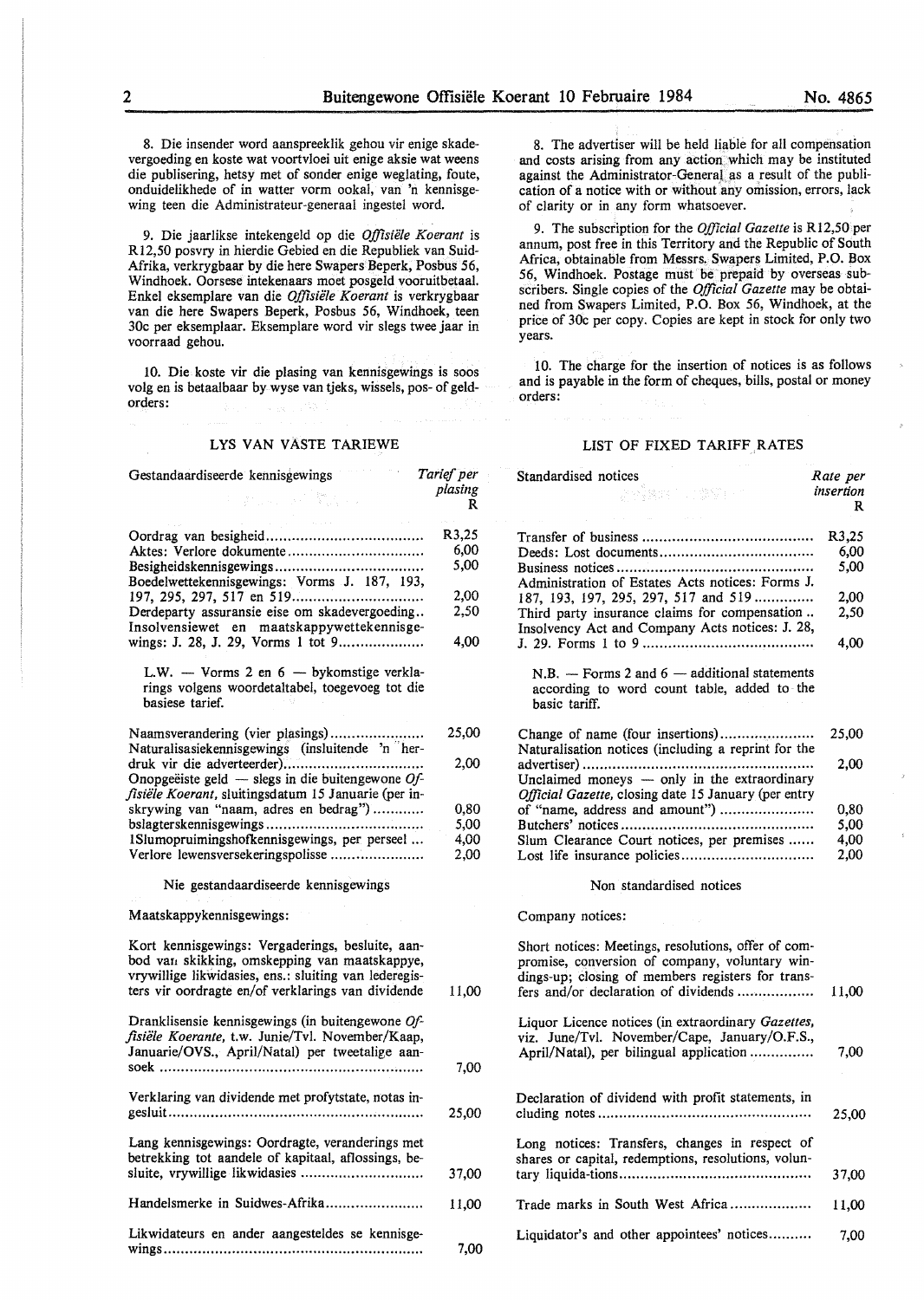**4,00** 

Geregtelike en ander openbare verkope:

| Openbare veilings, verkope en tenders: |  |
|----------------------------------------|--|
|                                        |  |

Orders van die hof:

| Voorlopige en finale likwidasies of sekwestrasies   |                           |
|-----------------------------------------------------|---------------------------|
| Vermindering of veranderings in kapitaal, same-     | $\mathcal{N}=\mathcal{N}$ |
|                                                     | 14.00                     |
| Geregtelike besture, kurator bonis en soortgelyke   |                           |
|                                                     | 37.00                     |
|                                                     |                           |
| Tersydestellings en afwysings van petisies (j. 158) | 37,00                     |
|                                                     | 4.00                      |

11. Die koste vir die plasing van advertensies, behalwe die kennisgewings wat in paragraaf IO genoem word, is teen die tarief van 56c per cm dubbelkolom. (Gedeeltes van 'n cm moet as voile cm bereken word).

12. Geen advertensie word geplaas nie tensy die koste vooruitbetaal is. Tjeks, wissels, pos- en geldorders moet aan die Sekretaris, Burgersake en **Mannekrag betaalbaar gemaak word.** 

#### **Vonn,/Form J 187**

### **LIKWIDASIE- EN DISTRIBUSIEREKENING** IN **BESTORWE BOEDELS WAT TER INSAE LÊ**

Ingevolge artikel 35(5) van Wet 66 van 1965, word bierby kennis **gegee** dat duplikate van die likwidasie- en distribusierekenings (eerste en fmale, *tensy anders vermeld)* in die boedels hieronder vermeld, in die kantore van die Meester en Landdroste soos vermeld en gedurende 'n tydperk van 21 dae (of korter of !anger *indien spesiaal vermeld)* vanaf gemelde datums of vanaf datum van publikasie hiervan, as dit later is, ter insae lê van alle persone wat daarby belang het.

Indien binne genoemde tydperk geen besware daarteen by die betrokke Meester ingedien word nie, gaan die eksekuteurs oor tot die uitbetalings ingevolge gemelde rekenings.

482/83 VANZYL Willem Bergh 281010 5063 002 R. Walkerstraat 39, Olympia, Windhoek Catharina Wilhelmina van Zyl (Gebore Nel) 330622 0031 007 Windhoek RH Meyeridricks, Bestuurder, Santamtrust Beperk, Posbus 4333, Kaapstad (Eksekuteur)

228/81 DE SCANDE John Alfred 081225 5011 007 Grootfontein, **S.W.A.** Grootfontein Windhoek Barclays Nasionale Bank Beperk Kaapstad Trusteetak, Posbus 512, Kaapstad, 8000.

> 267/83 ARNDT Bruno Gerhard 10040301 0062 Beethovenstraat 31 Windhoek LJ Heyman Posbus 22888 Windhoek

Sales in execution and other public sales:

| Public auctions, sales and tenders: |       |
|-------------------------------------|-------|
|                                     |       |
|                                     | 15.00 |
|                                     |       |

#### Orders of the Court:

| Provisional and final liquidations or sequestra-   | 14.00 |
|----------------------------------------------------|-------|
| Reductions or changes in capital mergers, offer of | 37.00 |
| Judicial managements, curator bonis and similar    | 37.00 |
|                                                    | 4,00  |
| Supersessions and discharge of petitions (J. 158). | 4.00  |

11. The charge for the insertion of advertisements other than the notices mentioned in paragraph 10 is at the rate of 56c per cm double columm. (Fractions of a cm to be reckoned as a cm).

12. No advertisements are inserted unless the charge is prepaid. Cheques, drafts, postal orders or money orders must be made payable to the Secretary, Civic Affairs and Manpower.

## **LIQUIDATION AND DISTRIBUTION ACCOUNTS IN DECEASED ESTATES LYING FOR INSPECTION**

In terms of section 35(5) of Act 66 of 1965, notice is hereby given that copies of the liquidation and distribution accounts (frrst an final, *unless otherwise stated)* in the estates specified below will be open for the inspection of all persons interested therein for a period of 21 days (or shorter or longer if *specially stated)* from the date specified or from the date of publication hereof, whichever may be the later, and at the offices of the Master and Magistrates as stated.

Should no objection thereto be lodged with the Master concerned during the specified period, the executors will proceed to make payments in accordance with the accounts.

372/82 VERMEULEN Jacobus Marius 480114 5107 00 6 Okahandja Elizabeth Johanna Vermeulen Okahandja Windhoek Standard Bank SWA Ltd. (Registered Commercial Bank) Trustee Branch P.O. Box 2164, Windhoek 9000

194/83 Windhoek VAN DER BERG Joseph Wilhelm 600612 0101 056 Grootfontein Barclays Nasionale Bank Beperk Kaapstad Trusteetak, Posbus 512, Kaapstad, 8000.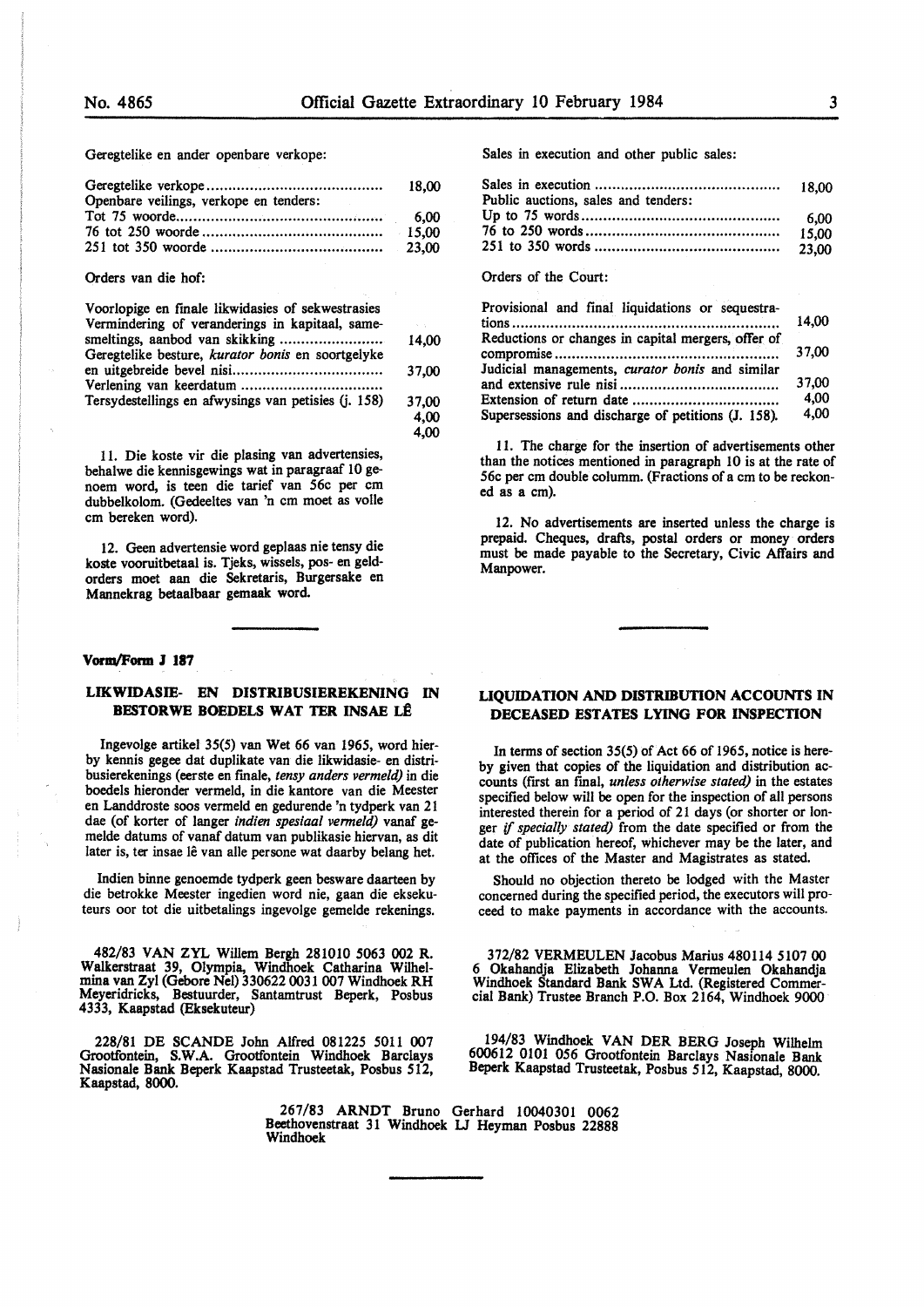# **Vorm/Form J 193**

## **KENNISGEWING AAN KREDITEURE IN BESTOR-WE BOEDELS**

Alie persone wat vorderinge het teen die boedels hieronder vermeld, word hierby versoek om hul vorderinge by die betrokke eksekuteurs en binne 'n tydperk van 30 dae (of andersins soos aangedui) gereken vanaf die datum van publikasie hiervan in te lewer. Die inligting word verstrek in die volgorde: Boedelnommer, familienaam en voomame, geboortedatum, persoonsnommer, laaste datum, familienaam, geboortedatum en persoonsnommer; naam en adres van eksekuteurs of gemagtigde agent, tydperk toegelaat vir lewering van vorderings *indien anders as 30 dae.* 

482/83 Windhoek VAN ZYL Willem Bergh 281010 5063 002 10-10-1928 R Walkerstraat 39, Olympia, Windhoek *25-* 09-1983 Catharina Wilhelmina van Zyl (gebore Nel) 22-06- 1933 330622 0031 007 RH Meyeridricks, Bestuurder, Santamtrust Beperk, Posbus 4333, Kaapstad (Eksekuteur)

## NOTICE TO **CREDITORS** IN DECEASED ESTATES

All persons having claims against the estates mentioned below are hereby called upon to lodge their claims with the executors concerned, within 30 days (or otherwise as indecated) calculated from the date of publication hereof. The information is given in the following order: Estate number, surname and christian names, date of birth, identity number, last address, date of death; surviving spouse's names, surname date of birth and identity number; name and address of executor or authorised agent, period allowed for lodgement of *claims* if *other than 30 days.* 

71/84 Windhoek STAFFORD Owen Norman 11.11.1924 241111 5014 000 Walvis Bay 17.12.1983 Barclays National Bank Limited Cape Town Trustee Branch, P.O. Box 512, Cape Town, 8000.

Windhoek NOLI Valérie 3/9/1932 Duplex No. 1, State Hospital, Windhoek 11/11/1983 Agent: A Vaatz, PO Box 23019, Windhoek.

#### **Vorm/Form 517**

## **KENNISGEWING AAN KREDITEURE IN BESTOR-WE BOEDELS**

Alie persone wat vorderinge het teen die boedels in die bylae vermeld, word versoek om sodanige vorderings binne 'n tydperk van 30 dae (of andersins soos aangedui) vanaf die datum van publikasie hiervan by die betrokke eksekuteurs in te lewer.

#### **NOTICE TO CREDITORS IN DECEASED ESTATES**

All persons having claims against the estates specified in the schedule, are called upon to lodge their claims with the executors concerned within a period of 30 days (or otherwise as indicated) from the date of publication hereof.

427/83 WEIDLICH Liselotte Auguste 28 Maart 1915 150328 0016 10 8 Swakopmund 26 September 1983 21 dae Windhoek SW A Standard Bank **SW A** Bpk. (Geregistreerde Handelsbank) Trusteetak Posbus 2164, Windhoek 9000.

### **Vorm/Form 519**

## LIKWIDASIE EN DISTRIBUSIEREKENING IN BE-STORWE BOEDEL WAT TER INSAE LE

lngevolge artikel 35(5) van Wet 66 van 1964 word hierby kennis gegee dat die likwidasie- en distribusierekening in die Boedel in die Bylae vermeld in die kantore van die Meester van die Hooggeregshof en Landdros soos vermeld vir 'n tydperk van 21 dae vanaf die datum van publikasie hiervan (of andersins soos aangedui) ter insae sal lê vir alle persone wat daarby belang het.

Indien geen besware daarteen by die Meester binne die gemelde tydperk ingedien word nie, sal die eksekuteur tot uitbetaling daarvolgens oorgaan.

364/83 PRINSLOO George Diederik Petrus 210327 5018 00 0 Otjiwarongo First and Final Prinsloo Johanna Martina 10/2/84 Windhoek Otjiwarongo Standard Bank SWA Ltd. (Registered Commercial Bank) Trustee Branch P.O. Box 2164 Windhoek 9000.

## **LIQUIDATION AND DISTRIBUTION ACCOUNT IN DECEASED ESTATE LYING FOR INSPECTION**

In terms of section 35(5) of Act 66 of 1965 notice is hereby given that the liquidation and distribution account in the Estate specified in the Schedule will be open for in the inspection of all persons interested therein for a period of 21 days from the date of publication hereof (or otherwise as indicated) at the offices of the Master of the Supreme Court and Magistrate, as stated.

Should no objection thereto be lodged with the Master during the specified period, the Executor will proceed to make payment in accordance therewith.

456/83 PRINSLOO Johanna Martina 210327 5018 000 Otjiwarongo First and Final 10/2/84 Windhoek Otjiwarongo Standard Bank SWA Ltd. (Registered Commercial Bank) Trustee Branch P.O. Box 2164, Windhoek, 9000.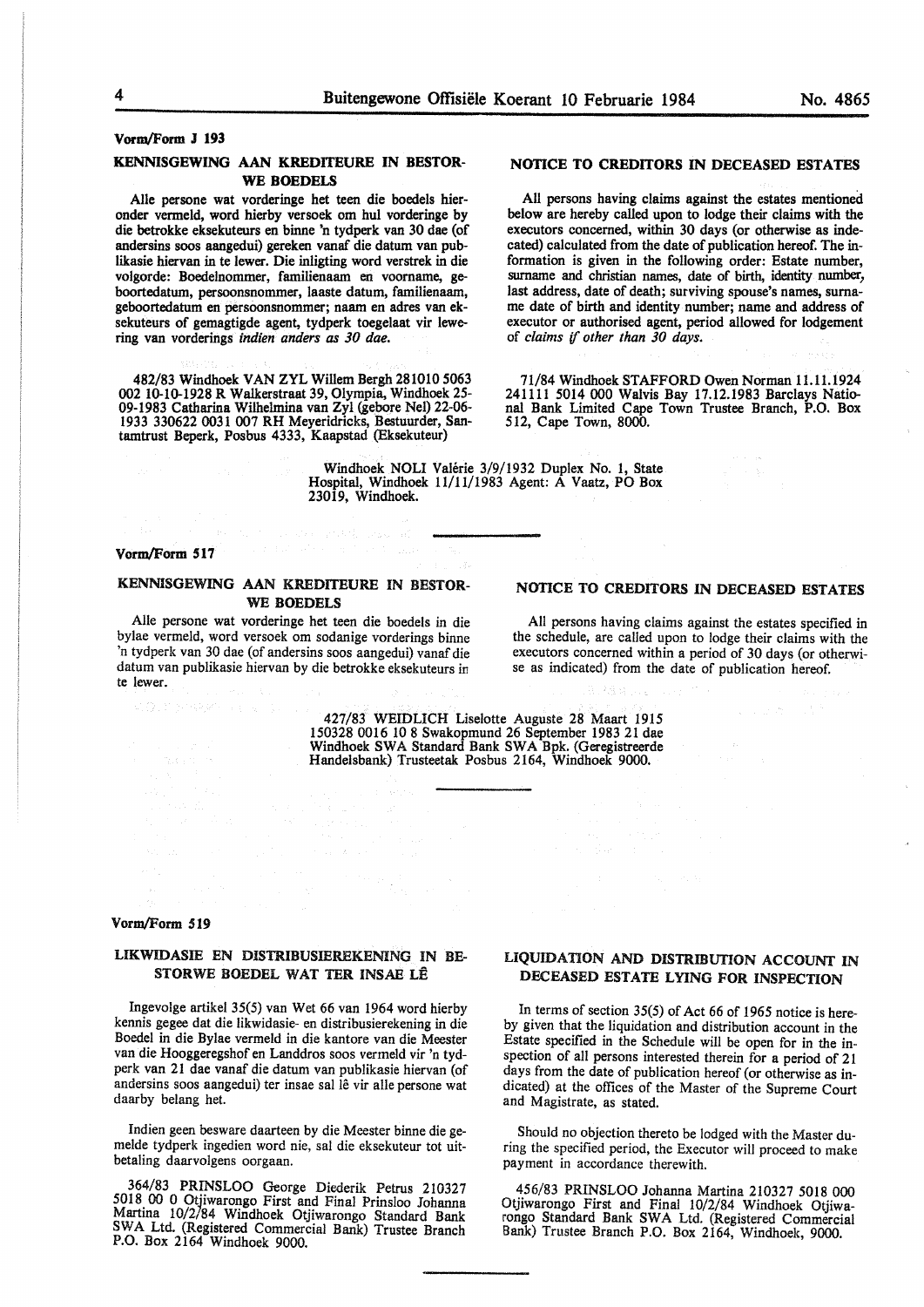**Vorm/Form 297** 

## **KENNIS VIR VERKIESING VAN EKSEKUfEURS EN/OF VOOGDE**

### **VERKIESING VAN EKSEKUfEURS EN VOOGDE**

Aangesien die Boedels van die Persone vermeld in onderstaande Bylae nie verteenwoordig is nie, word hierby deur Meester van die Hooggeregshof van Suidwes-Afrika aan belanghebbendes kennis gegee, dat byeenkomste ten opsigte van die verskillende Boedels op die datums, tye en plekke vermeld, gehou sal word met die doel om 'n Persoon of Persone te kies vir goedkeuring deur die Meester as geskik en bekwaam om deur horn aangestel te word as Eksekuteurs of Voogde, na gelang van omstandighede.

In 'n stad waarin 'n Kantoor van 'n Meester is, word die byeenkoms voor die Meester gehou en in ander plekke voor die Landdros.

L.W.  $-$  Items aan die linkerkant moet 'n  $*$  gemerk, dui aan die verkiesing van 'n Voog; andersins word 'n Eksekuteur gekies.

## **NOTICE FOR ELECTION OF EXECUTORS AND/OR TUTORS.**

### **ELECTION OF EXECUTORS AND TUTORS**

The Estates of the Persons mentioned in the subjoined Schedule being unrepresented, interested, parties are hereby given notice by the Master of the Supreme Court of South West Africa, that meetings will be held in several Estates at the dates, times and places specified, for the purpose of selecting some Person or Persons, for approval by the respective Master, as fit and proper to be appointed by them as Executors or Tutors, as the case may be.

Meetings in a town in which there is a Master's Office, will be held before the Master; elsewhere they will be held before the Magistrate.

 $N.B.$  - Items indicated by  $a^*$  on the left hand side, denote the election of a Tutor; otherwise an Executor is to be elected.

21/84 John Thomas ABBOT Boer 19-12-83 Keetmanshoop Landdros 22-2-84 10h00 Landdros Keetmanshoop.

#### **Vorm/Form** *5*

## **UITKEER VAN DIVIDENDE** EN **INSAMELING VAN KON1RIBUSIES IN GESEKWESTREERDE BOEDELS OF MAATSKAPPYE IN LIKWIDASIE**

Nademaal die likwidasierekeninge en distribusie-of kontribusie-rekenings in die gesekwestreerde boedels of maatskappye in likwidasie, na gelang van die geval, hieronder vermeld op die datums daarin vermeld, bekragtig is, word hierby ingevolge artikel 113(1) van die Insolvensiewet, 1936, artikel 139(2) van die Maatskappyewet, 1926, en artikel 409(2) van die Maatskappyewet, 1973 kennis gegee dat uitbetaling van dividende of insameling van kontribusies aan die gang is in genoemde boedels of maatskappye soos hieronder uiteengesit en dat elke kontribusiepligte skuldeiser die bedrag deur horn verskuldig by die adres hieronder genoem aan die kurator of likwidateur moet betaal.

**PAYMENT OF DIVIDENTS AND COLLECTION OF CONTRIBUTIONS IN SEQUESTRATED ESTATES OR COMPANIES BEING WOUND** UP

The liquidation accounts and plans of distribution or con- -tribution in the sequestrated estates of companies being wound up, as the case may be, mentioned below having been confirmed on the date therein mentioned, notice is hereby given, pursuant to section 113(1) of the Insolvency Act, 1936, section 139(2) of the Companies Act, 1926, and section 409(2) of the Companies Act, 1973, that dividends are in the course of payment or contributions are in the course of collection in the said estates or companies as set forth below and that every creditor liable to contribution is required to pay to the trustee or liquidator the amount for which he is liable at the address mentioned below.

W7/83 Joja (Pty) Ltd (In Liquidation) 1984-01-18 First<br>and Final Liquidation & Distribution Account wherein no award is made to concurrent creditors. Dr OFC Herrigel c/o Security Trust SWA (Pty) Ltd PO Box 3599 Windhoek, 9000.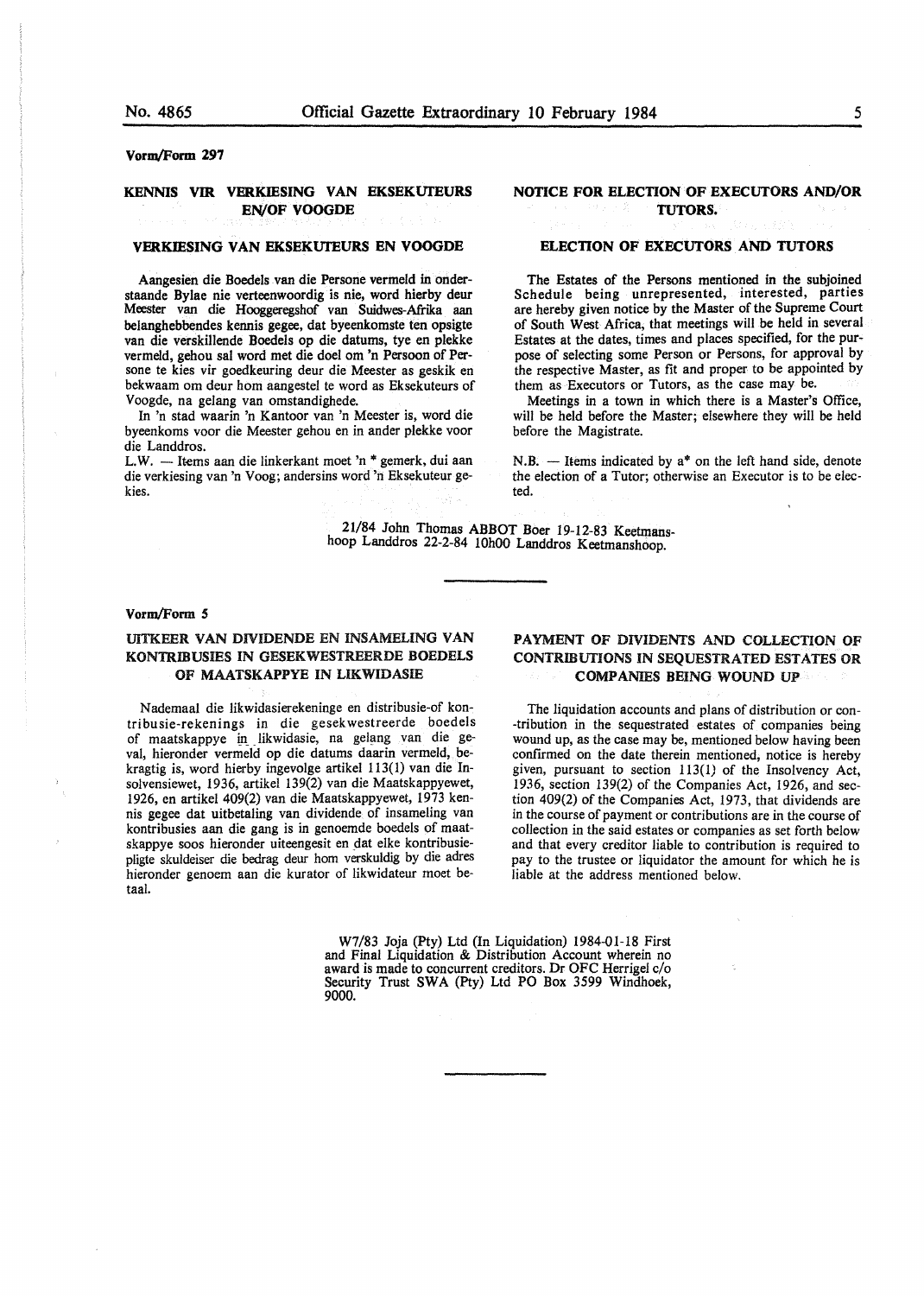"'"

## **Vorrn/Form 4**

## **LIKWIDASIE REKENINGE EN PLANNE VAN DISTRIBUSIE OF KONTRIBUSIE REKENING IN GESEKWESTREERDE BOEDELS OF MAATSKAP-PYE IN LIKWIDASIE**

Ingevolge artikel 108(2) van die Insolvensiewet, 1936, artikel 136(2) van die Maatskappywet, 1926, en artikel 406(3) van die Maatskappywet, 1973, word hierby kennis gegee dat die likwidasie- distribusie- of kontribusierekening\_s in die boedels of die maatskappye, na gelang van die geval, hieronder vermeld ter insae van skuldeisers of kontribuante sal le op die kantore van die Meester en Landdroste daarin senoem, gedurende 'n tydperk van 14 dae, of die tydperk wat daarin vermeld is, vanaf die datum hieronder vermeld of vanaf die datum van publikasie hiervan, watter datum ook al die laaste is.

## **LIQUIDATION ACCOUNTS AND PLANS OF DISTRIBUTION OR CONTRIBUTION IN SEQUES-TRATED ESTATES OR COMPANIES BEING WOUND UP**

Pursuant to section 108(2) of the Insolvency Act, 1936, section 136(2) of the Companies Act, 1926, and section . 406(3) of the Companies Act, 1973, notice is hereby **given**  that the liquidation account and plans of distribution or contribution in the estates or the companies mentioned below will lie open for inspection by creditors or contributories at the offices of the Master and the Magistrates stated therein, for a period of 14 days, or for such a period as stated therein, from the dates mentioned below or from the date of publication hereof, which-ever may be the later date.

**W4/81 Omatako Bandesentrum (Pty)** Ltd (In Liquidation) Third Liquidation & Distribution Account At the offices of the Master of the Supreme Court, Windhoek and at the Magistrate's Court in Okahandja for a period of 14 days as from the 10th February 1984. Dr OFC Herrigel *clo*  Security Trust SWA (Pty) Ltd PO Box 3599 Windhoek 9000.

#### Vorm/Form J 295

## KURATORS EN VOOGDE: MEESTERS EN KENNIS-**GEWINGS**

Ingevolge Artikel 75 van Wet 66 van 1965 word hierby kennis gegee, van die aanstelling van persone as kurators of voogde deur die Meester, of van die beëindiging van aanstellings in sodanige hoedanigheid.

Die inligting word verstrek in die volgorde: Nommer van saak, persoon onder kuratele, of minderjarige, en adres: naam en adres van kurator of voog, of aanstelling of beeindiging daarvan, en datum: Meester van die Hooggeregshof. SUIDWES-AFRIKA

## **KURATORS EN VOOGDE: MEESTERS EN K.ENNISGEWINGS**

Ingevolge Artikel 75 van Wet 66 van 1965 word hierby kennis **gegee,** van die aanstelling van persone as kurators of voogde deur die Meesters, of van die beëindiging van aanstellings in sodanige hoedanigheid.

Die inligting word verstrek in die volgende: Nommer van saak, persoon onder kuratele, of minderjarige, en adres; naam en adres van kurator of voog; of aanstelling of beëindiging daarvan, en datum; Meester van die Hooggeregshof. SUIDWES-AFRIKA

In terms of Section 75 of ACT 66 of 1965, Notice is hereby given of appointments of persons as curators or tutors by The Master or of the termenation of appointment in their respective capacity.

The information is furnished in that order: case number, person under guardianship, or minor, and addres; name and address of curator or guardian; or appointment or termination thereof and date; Master of the supreme Court, Windhoek.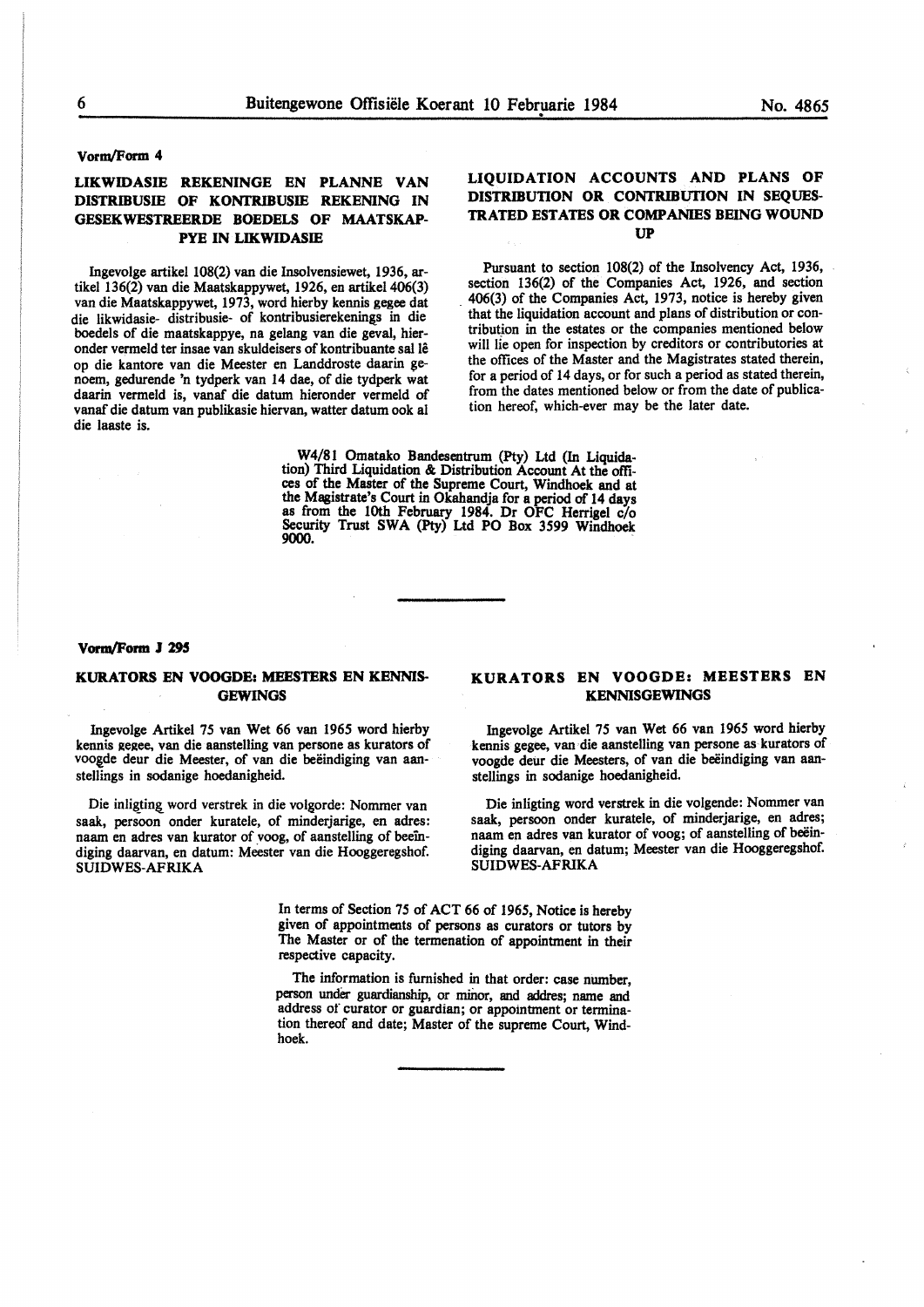#### KENNISGEWING VAN OORDRAG VAN BESIGHEID

Kennis geskied hiermee dat tydens die Maart 1984 sitting van die Handelslisensie hof te OUTJO aansoek gedoen sal word vir die oordrag van die Algemene Handelaarslisensie, tans gehou deur RIXIES (EDMS) BPK, wat handel dryf te ERP NR. 135, OUTJO onder die naam en sty! van RIXIES (EDMS) BPK aan ALFRED WILLIAM FULLER EN KLAUS FRIEDRICH JORGEN EISENBERG wat besigheid sal dryf onder die naam en sty! van OTJIRAMA op dieselfde perseel vir eie rekening.

DATEER EN GETEKEN TE OUTJO HIERDIE 20STE DAG VAN JANUARIE 1984.

> A. DAVIDS & KIE Prokureur vir Applikant Posbus 106 OUTJO 9000

## KENNISGEWING VAN OORDRAG VAN BESIGHEID

Geliewe kennis te neem dat vertien (14) dae na publikasie hiervan aansoek gedoen sal word by die Handellisensiehof in die distrik van Grootfontein, gehou te Otavi vir die oordrag<br>van ALGEMENE HANDELAAR lisensie tans gehou deur PETRUS JOHANNES BURGER wat handel dryf as<br>KOMBAT MEUBELS, HOOFWEG I KOMBAT aan<br>GERHARDUS KRIEL wie op dieselfde persele onder dieselfde naam en sty! sal handel dryf vir sy eie rekening.

> GERTENBACH & VAN ZYL POSBUS 43 BERNHARDSTRAAT 7 **GROOTFONTEIN** 9000

## KENNISGEWING VAN OORDRAG

Geliewe kennis te neem dat veertien (14) dae na publikasie hiervan aansoek gedoen sal word by die Handelslisensiehof in die distrik van Grootfontein, gehou te Grootfontein vir die oordrag van ALGEMENE HANDELAAR EN VARS PRODUKTE lisensie tans gehou deur SUSANNA MARIA DORETHEA DELPORT wat handel dryf as OLIFANTS KIOSK te plaas OLIFANTSFONTEIN GEDEELTE 2, GROOTFONTEIN aan ADRIAAN GOUWS wie op dieselfde persele onder dieselfde naam en styl sal handel dryf vir sy eie rekening.

> GERTENBACH & VAN ZYL POSBUS 43 BERNHARDSTRAAT 7 GROOTFONTEIN 9000

KENNISGEWING VAN OORDRAG VAN BESIGHEID

Geliewe kennis te neem dat veertien (14) dae na publikasie hiervan aansoek gedoen sal word by die Handelslisensiehof in die distrik van Grootfontein, gehou te Otavi vir die oordrag van Motor Garage lisensie tans gehou deur PETRUS JOHANNES BURGER wat handel dryf as<br>KOMBAT SELFHELP DIENSSTASIE te Deel 1 van Deel A Rietfontein 344, KOMBAT aan GERHARDUS KRIEL wie op dieselfde persele onder dieselfde naam en sty! sal handel dryf vir sy eie rekening.

> GERTENBACH & VAN ZYL POSBUS 43 BERNHARDSTRAAT 7 **GROOTFONTEIN** 9000

### KENNISGEWING VAN OORDRAG VAN BESIGHEID

GELIEWE KENNIS TE NEEM dat aansoek gedoen sal word na 14 dae vanaf datum van publikasie hiervan by die Handelslisensiehof gehou te Windhoek vir die oordrag van 'n Algemene Handelaarslisensie gehou deur P GOETZ wie handel dryf onder die naam KUISEB ENTERPRISES gelee te Erf 284, Kaiserstraat 41, Windhoek aan VICTOR NEVILLE EVERETTE SHORT as benoemde vir 'n Maatskappy wat geregistreer staan onder die naam KUISEB ENTERPRISES (PTY) LIMITED wie handel dryf onder die naam SPA RAND DISCOUNT CENTRE te d1eselfde persele. Hierdie publikasie sal ook dien as kennisgewing in terme van Reel 34 van die Insolvensiewet van 1936.

GEDATEER te WINDHOEK op hede die 26ste dag van JANUARIE 1984.

(詩) 民政府(主任)

PF KOEP & CO PROKUREURS VIR APPLIKANT lste Vloer, Acme Comer Kasinostraat, Posbus 3516 WINDHOEK

nista.

### NOTICE OF TRANSFER OF BUSINESS

BE PLEASED TO TAKE NOTICE that Application will be made after 14/FOURTEEN days after publication of this notice at the Licencing Court at Windhoek for the transfer of the General Dealer, Mineral Water and Motor Garage Licences held by CT CONSTABLE who trades under the name and style of CONHAM MOTORS on Erf 5574, TV More Street, Ausspannplatz, Windhoek to VICTOR NEVELLE EVERETTE SHORT as nominated for a Private Company which is registered as DORMAN MOTORS (PTY) LIMITED trading as CONHAM MOTORS on the same premises. This publication shall also serve as notice being given in terms of Section 34 of the Insolvency Act of 1936.

DATED at WINDHOEK on the 26th day of JANUARY, 1984.

> PF KOEP & CO ATTORNEYS FOR APPLICANT 1st Floor, Acme Corner Kasino Street, PO Box 3516 WINDHOEK

## KENNISGEWING VAN OORDRAG VAN BESIGHEID

KENNIS GESKIED HIERMEE dat na veertien (14) dae vanaf datum van publikasie van hierdie kennisgewing, aan-<br>soek by die Handelslisensie Hof, WINDHOEK, in die distrik van WINDHOEK gedoen sal word vir die oordrag van die Algemene Handelaar, Kruidnier, Tabak by kleinmaat, Spuit- en Minerale Water Handelaar, Patente en Medisyne, Vars Produkte lisensie huidiglik gehou deur KLAUS DIETER REDLER wie handel dryf as Kruidenier te Gedeelte 2 van Gedeelte A van Plaas Wilhelmstal No 8, Karibib aan ANTON CHRISTO LOMBARD wie vir eie re-<br>kening op dieselfde erf in die naam van en styl van<br>WILHELMSTAL BOTTELSTOOR, handel sal dryf.

> DR WEDER KRUGER & HARTMANN PROKUREURS VIR APPLIKANT SANLAMGEBOU BULOWSTRAAT POSBUS 864 WINDHOEK